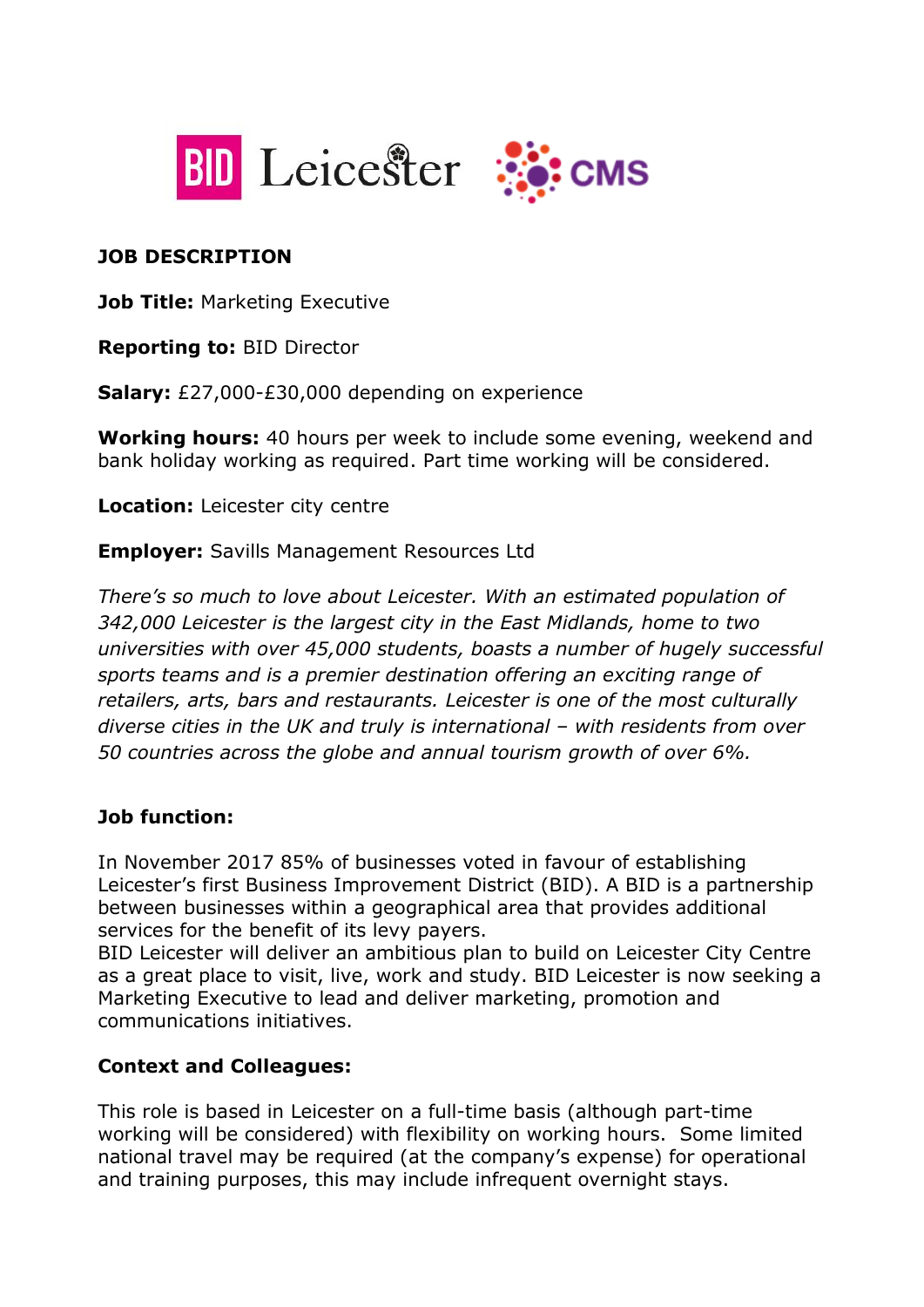The purpose of the role is to develop and deliver the marketing, promotion and communications strategy for BID Leicester.

#### **Responsibilities:**

- 1. Lead the Marketing activities in the planning and development of BID marketing/communication strategies, events and promotions, and project manage their implementation and KPI management, including liaison with suppliers, stakeholders and others as required.
- 2. Maintain regular and suitable communication using the most relevant communication channels to the correct parties for each hereditament within the BID area.
- 3. Create budgets to maximise communications opportunities to both BID stakeholders and consumers and liaise with the finance team and the BID Director to remain on target and within budget.
- 4. Manage outputs of appropriate agencies to deliver the Company's literature production, advertising and other marketing requirements.
- 5. Maximise promotions, events and activities via relevant social media channels engaging with appropriate levy payers, stakeholders and potential customers to maximize awareness and participation.
- 6. Liaise with the BID Director and operations team to ensure joined up campaigns and activities to maximize levy payer benefits and assist with co-ordination, preparation and communication for events and conferences, attending where required.
- 7. Maintain and update the BID Leicester website as appropriate to enable levy payers and the public to access relevant information about BID Leicester and its activities.
- 8. Coordinate the collation and distribution of relevant management statistics.
- 9. Attend and service relevant stakeholder meetings as required.
- 10.Responsibility to manage, store and appropriately update the database.

Note: The above list is not in order of priority, and other tasks commensurate with the grade of the post may be required of the post‐holder.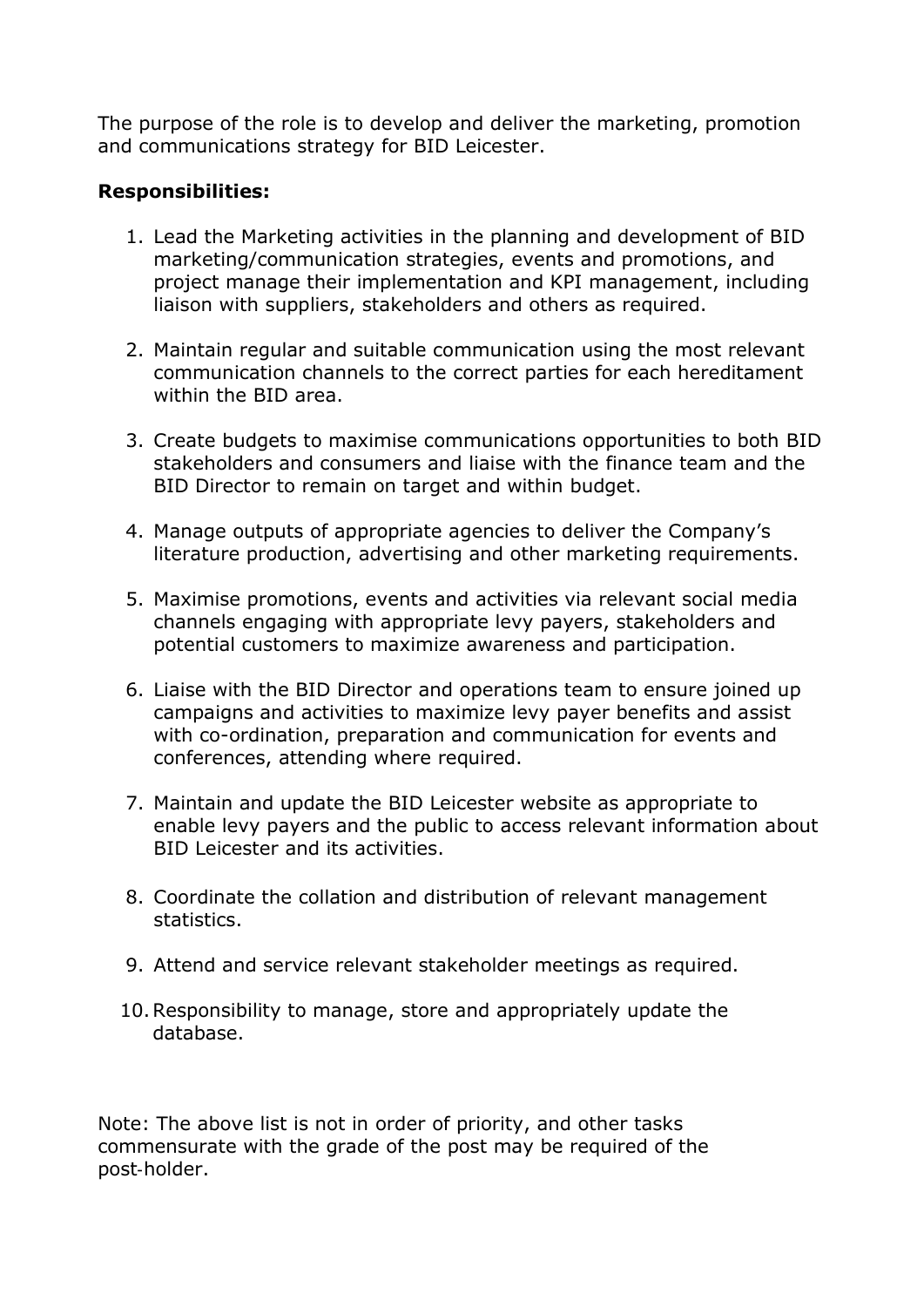# **Person Specification**

• Willingness to work flexibly

including some out of core hours

| <b>Essential</b>                                                                                                                                           | <b>Desirable</b>                                                                                       |
|------------------------------------------------------------------------------------------------------------------------------------------------------------|--------------------------------------------------------------------------------------------------------|
|                                                                                                                                                            |                                                                                                        |
| Experience in marketing with a<br>track record of running campaigns<br>and programmes.                                                                     | Good knowledge of Leicester<br>city centre                                                             |
| Experience of media relations<br>activity including building<br>relationships with media outlets,<br>writing press releases and<br>responding to enquiries | Passionate about Leicester.<br>Experience of working with<br>databases.<br>Visual presentation skills. |
| Outstanding communications and<br>$\bullet$<br>customer service skills.                                                                                    | Marketing qualification.                                                                               |
| Excellent copy writing skills                                                                                                                              |                                                                                                        |
| Up to date knowledge of social<br>$\bullet$<br>media and its existing trends<br>including how it can be used to<br>build the project's profile             |                                                                                                        |
| Content management experience                                                                                                                              |                                                                                                        |
| Experience of developing and<br>running websites e.g. WordPress                                                                                            |                                                                                                        |
| Proficient in ICT packages, word<br>processing, email, internet use,<br>spreadsheets, databases and<br>digital communications platforms                    |                                                                                                        |
| Excellent written communication<br>skills.                                                                                                                 |                                                                                                        |
| Ability to multi-task whilst<br>maintaining high standards.                                                                                                |                                                                                                        |
| Excellent prioritisation and time<br>management skills.                                                                                                    |                                                                                                        |
| Ability to work on own initiative,<br>with communication of activities<br>back to line manager.                                                            |                                                                                                        |
| Ability to work with<br>professionalism and integrity at all<br>times.                                                                                     |                                                                                                        |
| Willingness and ability to follow<br>operational procedures, as<br>dictated by the Company.                                                                |                                                                                                        |